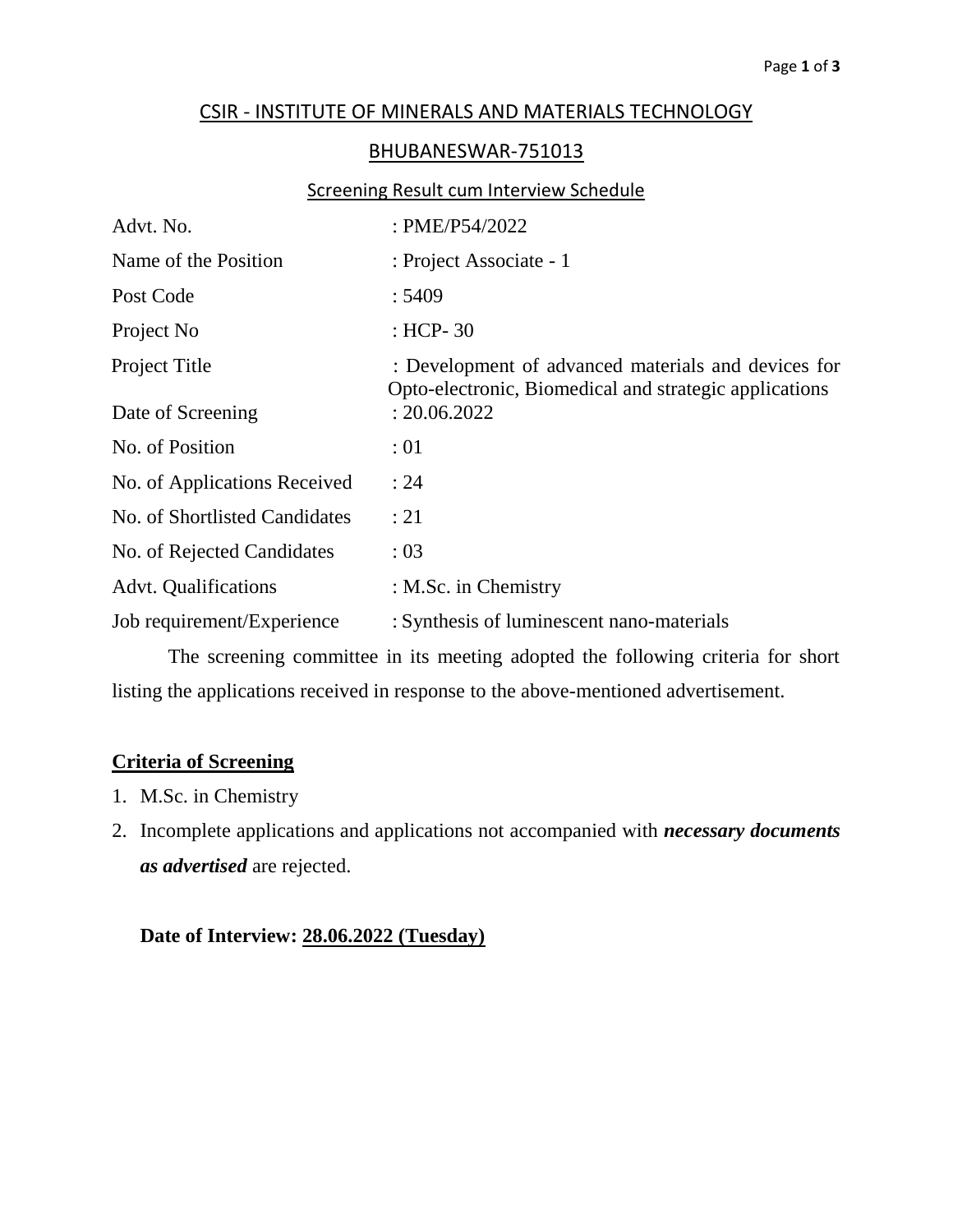| SI.<br>No.     | <b>Application</b><br>No | Name of the candidate<br>(mr/mrs.) | Father's/<br><b>Husband's Name</b> | Recommendatio<br>ns of the<br><b>Screening</b><br><b>Committee</b> |
|----------------|--------------------------|------------------------------------|------------------------------------|--------------------------------------------------------------------|
| $\mathbf{1}$   | P54/5409/01              | Subhadip Khanra                    | Asit Khanra                        |                                                                    |
| $\overline{2}$ | P54/5409/02              | Saswati Mishra                     | Rabi Narayan Mishra                |                                                                    |
| 3              | P54/5409/03              | Ituipsita Tripathy                 | <b>Bibudhendu Tripathy</b>         |                                                                    |
| $\overline{4}$ | P54/5409/04              | Rutuparna Pattanaik                | Pratap Pattanaik                   |                                                                    |
| 5              | P54/5409/05              | <b>Mosim Ansari</b>                | Idrish Ansari                      |                                                                    |
| 6              | P54/5409/06              | Sumati Malik                       | Damodar Malik                      |                                                                    |
| $\overline{7}$ | P54/5409/08              | Sayan Roy                          | Pravas Roy                         |                                                                    |
| 8              | P54/5409/09              | Sunita Mahapatra                   | Rabindra Ku. Mahapatra             |                                                                    |
| 9              | P54/5409/11              | Bikasha Kumar Prusty               | <b>Baikuntha Prusty</b>            |                                                                    |
| 10             | P54/5409/12              | Girija shankar Mohanty             | Malaya Ku. Mohanty                 | Eligible for                                                       |
| 11             | P54/5409/13              | Subhashree Mohanty                 | <b>Sunil Mohanty</b>               | Interview                                                          |
| 12             | P54/5409/14              | Naresh Kumar Rauta                 | Sushil Ku Rauta                    |                                                                    |
| 13             | P54/5409/15              | Sabyasachi Das                     | Chittaranjan Das                   |                                                                    |
| 14             | P54/5409/16              | Shuvadip Pradhan                   | Durgapada Pradhan                  |                                                                    |
| 15             | P54/5409/17              | Himanshu Sekhar Sahoo              | Ranjan Sahoo                       |                                                                    |
| 16             | P54/5409/19              | Siddhartha Panda                   | Narendra Ku Panda                  |                                                                    |
| 17             | P54/5409/20              | Soumya Ranjan Sahoo                | Bijay Ku Sahoo                     |                                                                    |
| 18             | P54/5409/21              | Amar Kundu                         | Avijit Kundu                       |                                                                    |
| 19             | P54/5409/22              | Pranaya mohanty                    | Prasanta Ku Mohanty                |                                                                    |
| 20             | P54/5409/23              | Smrutismarak jena                  | Prasanta Jena                      |                                                                    |
| 21             | P54/5409/24              | Sumitra das                        | Mithun Das                         |                                                                    |

# Details of Candidates recommended by Screening Committee calling for Interview: